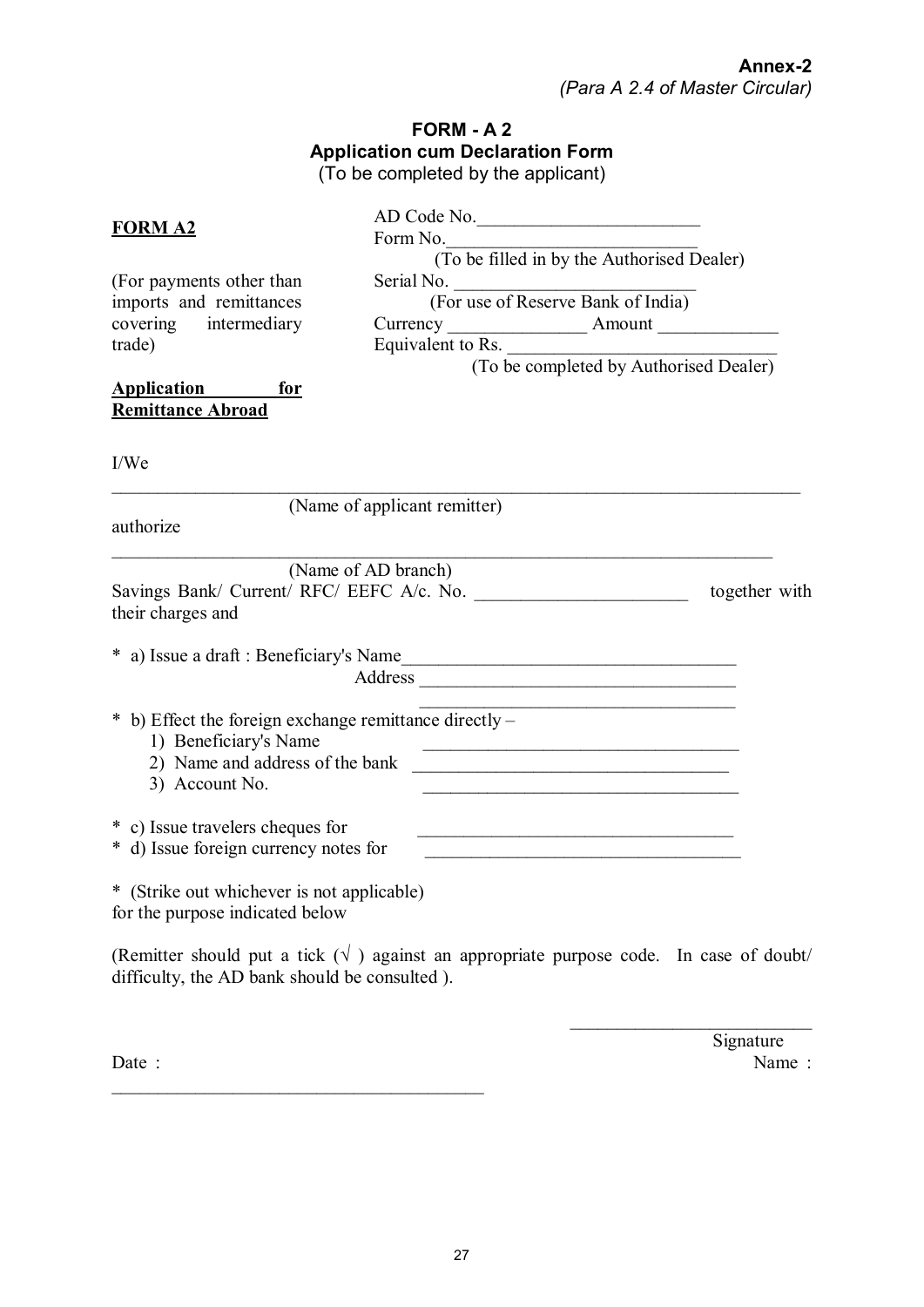| Sr.<br>No.       | <b>Purpose</b><br>Group<br><b>Name</b> | <b>Purpose</b><br>Code | <b>Description</b> |  |
|------------------|----------------------------------------|------------------------|--------------------|--|
|                  |                                        |                        |                    |  |
| As per the Annex |                                        |                        |                    |  |

## **Declaration (Under FEMA 1999)**

I, declare that –

\* (1) The total amount of foreign exchange purchased from or remitted through, all sources in India during this calendar year including this application is within USD  $\begin{array}{ccc}\n \begin{array}{ccc}\n \begin{array}{ccc}\n \text{USD}\n \end{array}\n \end{array}$ 

 $\_$  , and the set of the set of the set of the set of the set of the set of the set of the set of the set of the set of the set of the set of the set of the set of the set of the set of the set of the set of the set of th

\_\_\_ only) the annual limit prescribed by Reserve Bank of India for the said purpose.

\* (2) Foreign exchange purchased from you is for the purpose indicated above.

\* (Strike out whichever is not applicable )

Signature

Name  $\Box$ 

Date: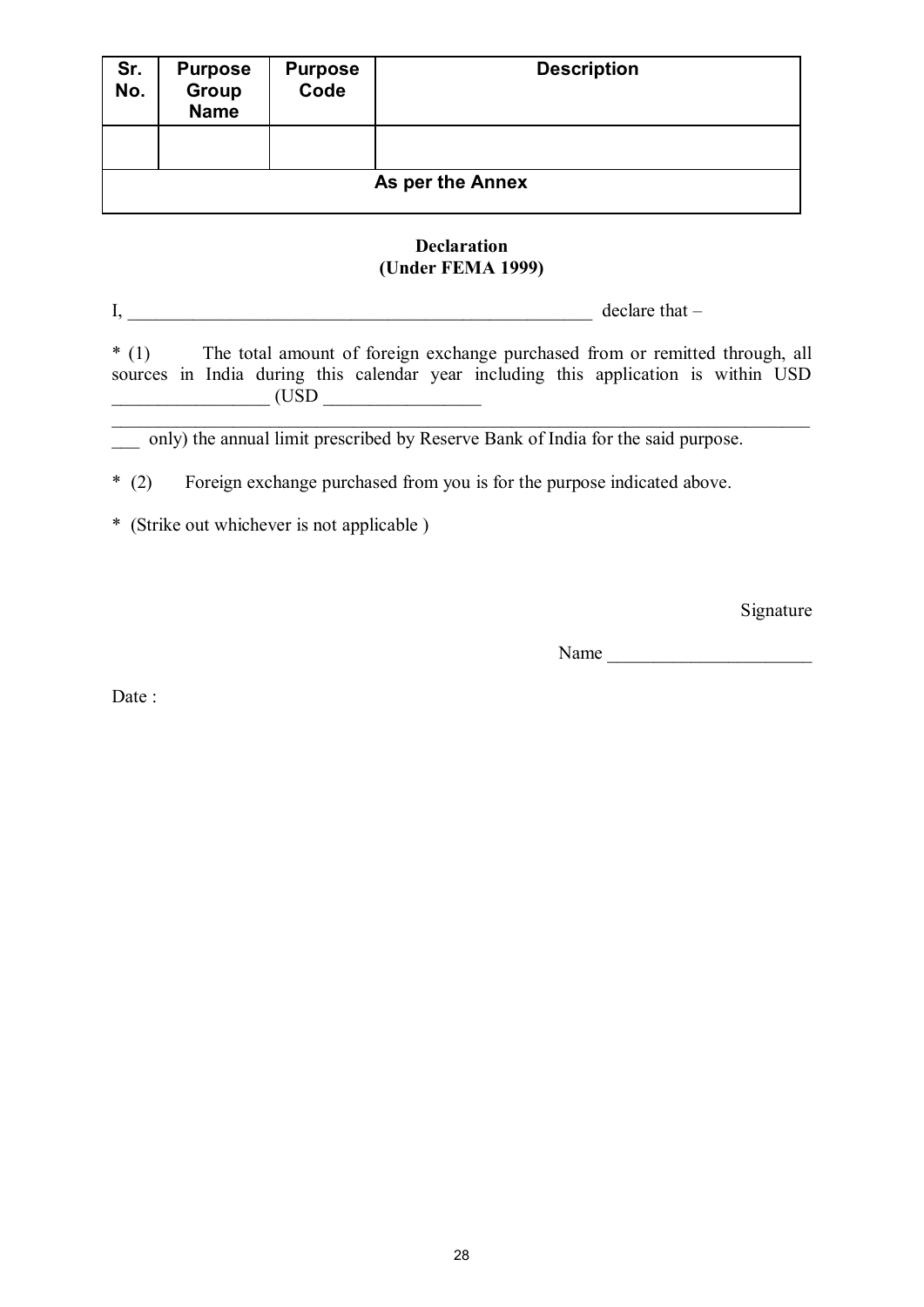| <b>Annex to Form A 2</b><br><b>Purpose Codes for Reporting under FETERS</b> |                                                                     |                                                                                                                                                                                                                |                                                                                                                                                                                                       |  |
|-----------------------------------------------------------------------------|---------------------------------------------------------------------|----------------------------------------------------------------------------------------------------------------------------------------------------------------------------------------------------------------|-------------------------------------------------------------------------------------------------------------------------------------------------------------------------------------------------------|--|
|                                                                             | A. Payment Purposes (for use in BOP file)                           |                                                                                                                                                                                                                |                                                                                                                                                                                                       |  |
| Gr.<br>No.                                                                  | <b>Purpose Group</b><br><b>Name</b>                                 | <b>Purpose</b><br>Code                                                                                                                                                                                         | <b>Description</b>                                                                                                                                                                                    |  |
| Capital<br>0<br>Account                                                     | S0017                                                               | Acquisition of non-produced non-<br>financial assets (Purchase of<br>intangible assets like patents,<br>copyrights, trademarks etc., land<br>acquired by government, use of<br>natural resources) - Government |                                                                                                                                                                                                       |  |
|                                                                             |                                                                     | S0019                                                                                                                                                                                                          | Acquisition of non-produced non-<br>financial assets (Purchase of<br>intangible assets like patents,<br>copyrights, trademarks etc., use<br>of natural resources) - Non-<br>Government                |  |
|                                                                             |                                                                     | S0026                                                                                                                                                                                                          | Capital transfers ( Guarantees<br>payments, Investment<br>Grand<br>the<br>given<br>by<br>government/international<br>organisation, exceptionally large<br>Non-life insurance<br>claims)<br>Government |  |
|                                                                             |                                                                     | S0027                                                                                                                                                                                                          | Capital transfers (Guarantees<br>payments, Investment Grand<br>given by the Non-government,<br>exceptionally<br>large<br>Non-life<br>insurance<br>claims)<br>Non-<br>Government                       |  |
|                                                                             |                                                                     | S0099                                                                                                                                                                                                          | Other<br>capital<br>payments<br>not<br>included elsewhere                                                                                                                                             |  |
|                                                                             | <b>Financial Account</b><br>Foreign<br><b>Direct</b><br>Investments | S0003                                                                                                                                                                                                          | Indian Direct investment abroad<br>(in branches & wholly owned<br>subsidiaries) in equity Shares                                                                                                      |  |
|                                                                             | S0004                                                               | Indian Direct investment abroad<br>(in subsidiaries and associates)<br>in debt instruments                                                                                                                     |                                                                                                                                                                                                       |  |
|                                                                             | S0005                                                               | Indian investment abroad - in<br>real estate                                                                                                                                                                   |                                                                                                                                                                                                       |  |
|                                                                             |                                                                     | S0006                                                                                                                                                                                                          | Repatriation of Foreign Direct<br>Investment made by overseas<br>Investors in India - in equity<br>shares                                                                                             |  |
|                                                                             |                                                                     | S0007                                                                                                                                                                                                          | Repatriation of Foreign Direct<br>Investment in made by overseas<br>India<br><b>Investors</b><br>in.<br>debt<br>$\frac{1}{2}$<br>instruments                                                          |  |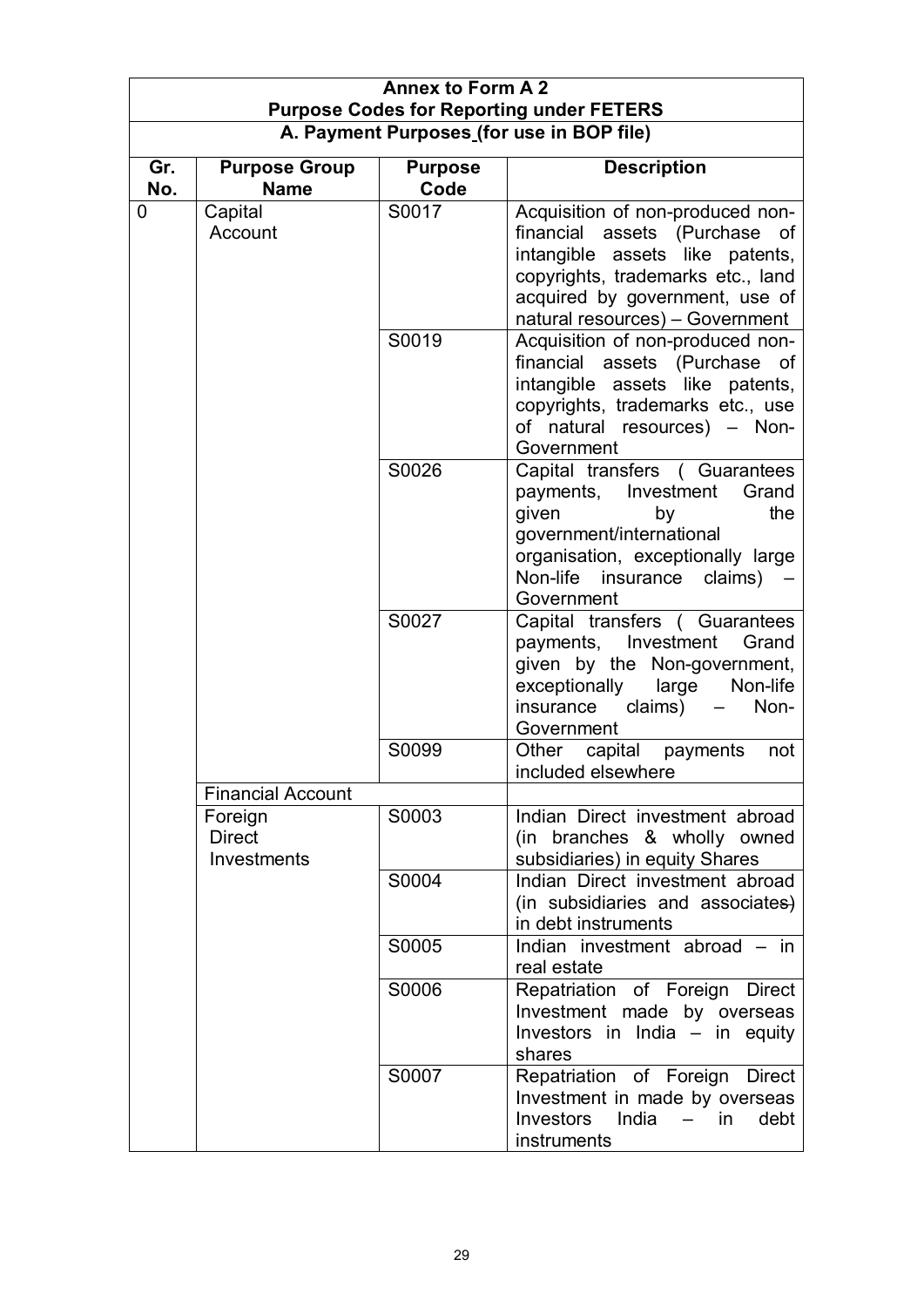|  |                                                         | S0008 | Repatriation of Foreign Direct                                                                                                                     |
|--|---------------------------------------------------------|-------|----------------------------------------------------------------------------------------------------------------------------------------------------|
|  |                                                         |       | Investment made by overseas                                                                                                                        |
|  |                                                         |       | Investors in India - in real estate                                                                                                                |
|  | Portfolio<br>Foreign<br>Investments                     | S0001 | Indian<br>Portfolio<br>investment<br>abroad - in equity shares                                                                                     |
|  |                                                         | S0002 | investment<br>Portfolio<br>Indian<br>abroad – in debt instruments                                                                                  |
|  |                                                         | S0009 | Repatriation of Foreign Portfolio<br>Investment made by overseas<br>Investors in India - in equity<br>shares                                       |
|  |                                                         | S0010 | Repatriation of Foreign Portfolio<br>Investment made by overseas<br>Investors in India $-$ in<br>debt<br>instruments                               |
|  | External<br>Commercial                                  | S0011 | Non-<br>Loans extended<br>to<br><b>Residents</b>                                                                                                   |
|  | <b>Borrowings</b>                                       | S0012 | Repayment of long & medium<br>term loans with original maturity<br>above one year received from<br>Non-Residents                                   |
|  | <b>Short term Loans</b>                                 | S0013 | Repayment of short term loans<br>with original maturity up to one<br>year received from<br>Non-<br><b>Residents</b>                                |
|  | <b>Banking Capital</b>                                  | S0014 | Repatriation of Non-Resident<br>(FCNR(B)/NR(E)RA<br>Deposits<br>etc)                                                                               |
|  |                                                         | S0015 | Repayment of loans & overdrafts<br>taken by ADs on their own<br>account.                                                                           |
|  |                                                         | S0016 | Sale of a foreign currency against<br>another foreign currency                                                                                     |
|  | Financial<br><b>Derivatives</b><br>and<br><b>Others</b> | S0020 | Payments made on account of<br>margin<br>payments, premium<br>payment and settlement amount<br>etc. under Financial derivative<br>transactions.    |
|  |                                                         | S0021 | Payments made on account of<br>sale of share under Employee<br>stock option                                                                        |
|  |                                                         | S0022 | Indian<br>Investment<br>in<br>Depositories Receipts (IDRs)                                                                                         |
|  |                                                         | S0023 | <b>Remittances</b><br>under<br>made<br>Liberalised Remittance Scheme<br>(LRS) for Individuals                                                      |
|  | <b>External Assistance</b>                              | S0024 | External Assistance extended by<br>India. e.g. Loans and advances<br>extended by India to Foreign<br>governments<br>under<br>various<br>agreements |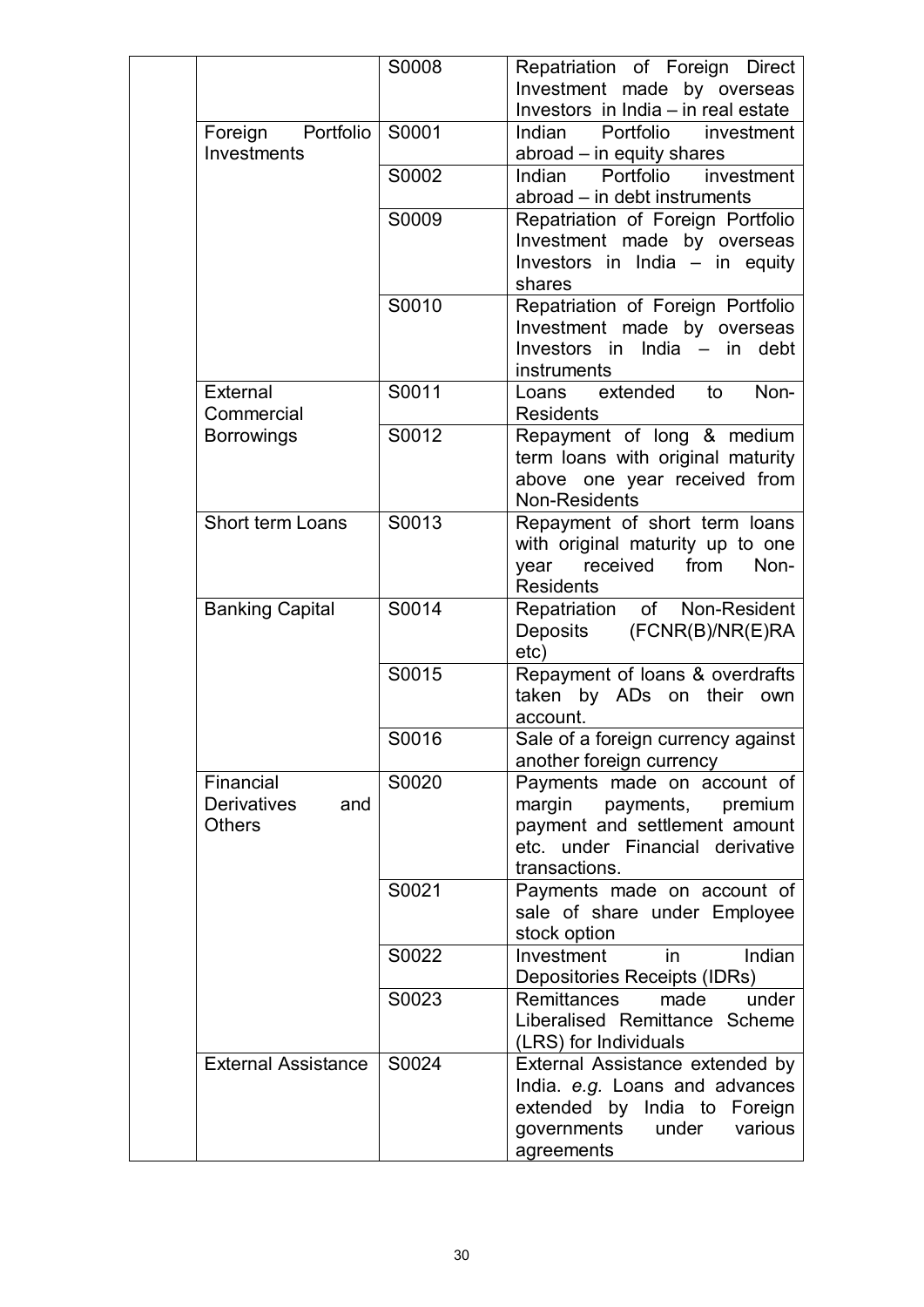|              |           | S0025 | Repayments made on account of<br>External Assistance received by<br>India.                                         |
|--------------|-----------|-------|--------------------------------------------------------------------------------------------------------------------|
| $\mathbf{1}$ | Transport | S0201 | Payments for<br>surplus<br>freight/passenger fare by foreign<br>shipping companies operating in<br>India           |
|              |           | S0202 | Payment for operating expenses<br>of Indian shipping companies<br>operating abroad                                 |
|              |           | S0203 | Freight on imports - Shipping<br>companies                                                                         |
|              |           | S0204 | Freight on exports - Shipping<br>companies                                                                         |
|              |           | S0205 | Operational leasing/Rental<br>οf<br>Vessels (with crew) -Shipping<br>companies                                     |
|              |           | S0206 | Booking of passages abroad -<br>Shipping companies                                                                 |
|              |           | S0207 | for<br>Payments<br>surplus<br>freight/passenger fare by foreign<br>Airlines companies operating in<br>India        |
|              |           | S0208 | Operating expenses of Indian<br>Airlines<br>companies operating<br>abroad                                          |
|              |           | S0209 | Freight on imports<br>- Airlines<br>companies                                                                      |
|              |           | S0210 | Freight on exports - Airlines<br>companies                                                                         |
|              |           | S0211 | Operational leasing / Rental of<br>Vessels (with crew) - Airline<br>companies                                      |
|              |           | S0212 | Booking of passages abroad -<br>Airlines companies                                                                 |
|              |           | S0214 | Payments<br>account<br>0f<br>on<br>stevedoring, demurrage,<br>port<br>handling charges etc.(Shipping<br>companies) |
|              |           | S0215 | Payments on account<br>0f<br>stevedoring, demurrage,<br>port<br>handling charges, etc.(Airlines<br>companies)      |
|              |           | S0216 | Payments for Passenger<br>Shipping companies                                                                       |
|              |           | S0217 | Other payments by Shipping<br>companies                                                                            |
|              |           | S0218 | for Passenger<br>Payments<br>Airlines companies                                                                    |
|              |           | S0219 | <b>Airlines</b><br>Other<br>Payments by<br>companies                                                               |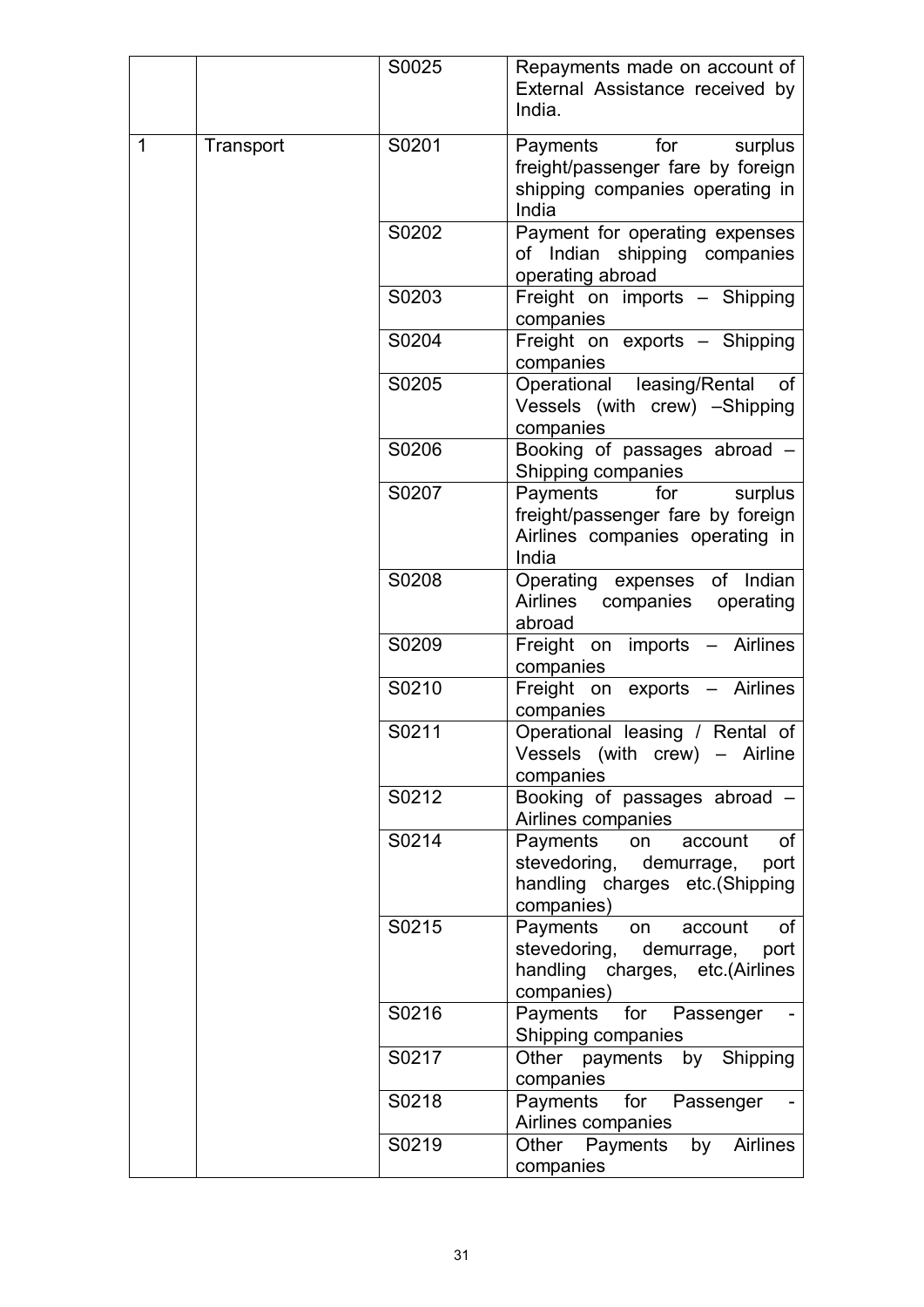|   |                         | S0220 | Payments on account of freight        |
|---|-------------------------|-------|---------------------------------------|
|   |                         |       | under other modes of transport        |
|   |                         |       | (Internal Waterways, Roadways,        |
|   |                         |       | Railways, Pipeline transports and     |
|   |                         |       | others)                               |
|   |                         | S0221 | Payments<br>account<br>0f<br>on       |
|   |                         |       | other<br>fare<br>under<br>passenger   |
|   |                         |       | modes of transport (Internal          |
|   |                         |       | Waterways,<br>Roadways,               |
|   |                         |       | Railways, Pipeline transports and     |
|   |                         |       | others)                               |
|   |                         | S0222 | Postal & Courier services by Air      |
|   |                         | S0223 | Postal & Courier services by Sea      |
|   |                         | S0224 | Postal & Courier services by          |
|   |                         |       | others                                |
| 2 | Travel                  | S0301 | Business travel.                      |
|   |                         | S0303 | Travel for pilgrimage                 |
|   |                         | S0304 | Travel for medical treatment          |
|   |                         | S0305 | Travel for education (including       |
|   |                         |       | fees, hostel expenses etc.)           |
|   |                         | S0306 | Other travel (including holiday       |
|   |                         |       | trips and payments for settling       |
|   |                         |       | international<br>credit<br>cards      |
|   |                         |       | transactions)                         |
| 3 | Construction            | S0501 | Construction of projects abroad       |
|   | <b>Services</b>         |       | by Indian companies including         |
|   |                         |       | import of goods at project site       |
|   |                         |       | abroad                                |
|   |                         | S0502 | Cost of construction<br>etc.<br>of    |
|   |                         |       | projects executed<br>foreign<br>by    |
|   |                         |       | companies in India.                   |
| 4 | and  <br>Insurance      | S0601 | Life Insurance premium except         |
|   | <b>Pension Services</b> |       | term insurance                        |
|   |                         | S0602 | Freight insurance - relating to       |
|   |                         |       | import & export of goods              |
|   |                         | S0603 | Other general insurance premium       |
|   |                         |       | including reinsurance premium;        |
|   |                         |       | and term life insurance premium       |
|   |                         | S0605 | Auxiliary<br>services<br>including    |
|   |                         |       | commission on insurance               |
|   |                         | S0607 | Insurance claim Settlement<br>of      |
|   |                         |       | non-life<br>life<br>insurance;<br>and |
|   |                         |       | insurance (only term insurance)       |
|   |                         | S0608 | Life Insurance Claim Settlements      |
|   |                         | S0609 |                                       |
|   |                         |       | Standardised guarantee services       |
|   |                         | S0610 | Premium for pension funds             |
|   |                         | S0611 | Periodic<br>entitlements<br>pension   |
|   |                         |       | e.g. monthly quarterly or yearly      |
|   |                         |       | payments of pension amounts by        |
|   |                         |       | Indian Pension Fund Companies.        |
|   |                         | S0612 | standardised<br>Invoking<br>οf        |
|   |                         |       | guarantees                            |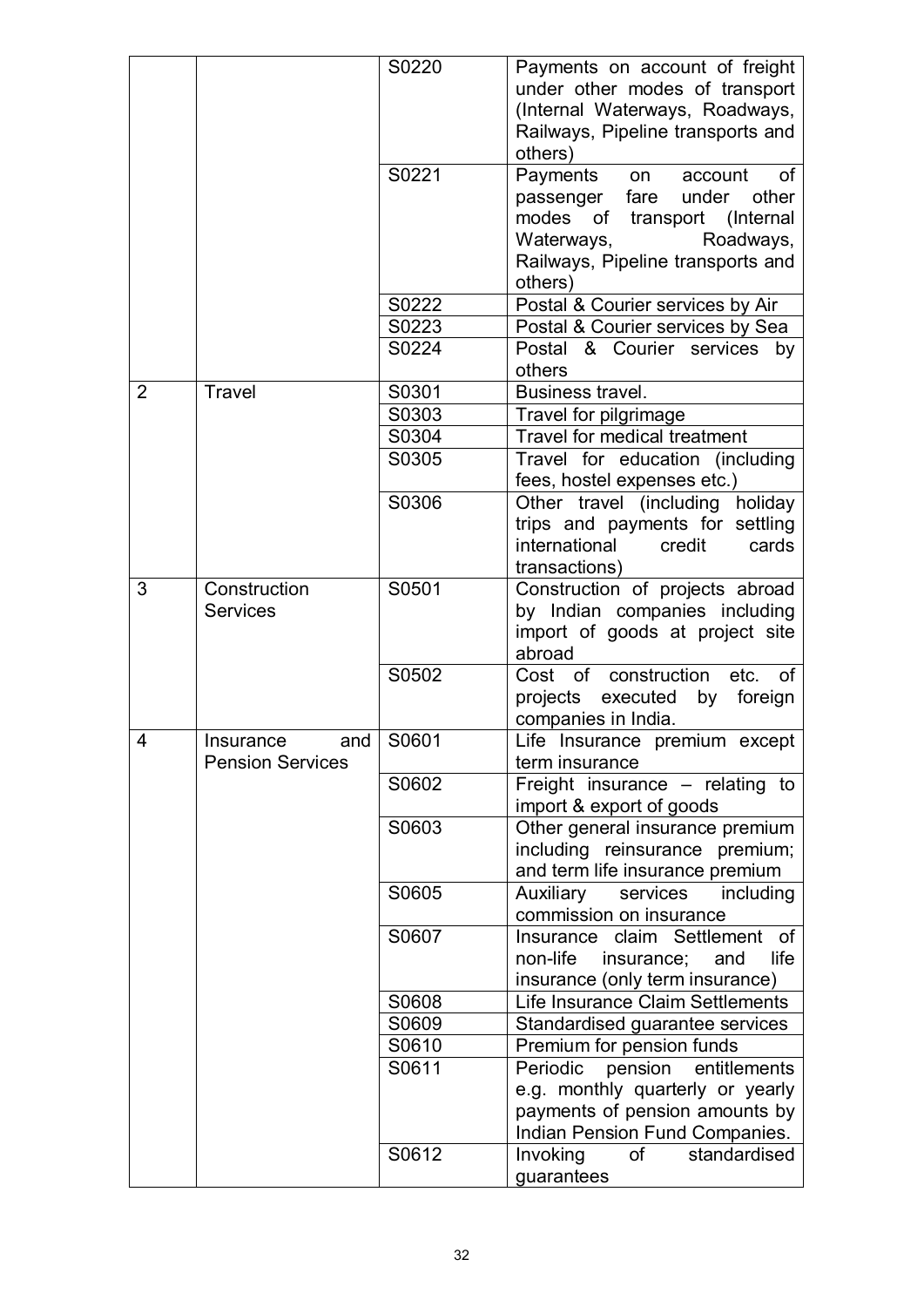| 5              | <b>Financial Services</b>                   | S0701 | Financial intermediation, except<br>investment banking -<br><b>Bank</b><br>charges, collection charges, LC<br>charges etc.                                                                                        |
|----------------|---------------------------------------------|-------|-------------------------------------------------------------------------------------------------------------------------------------------------------------------------------------------------------------------|
|                |                                             | S0702 | Investment banking - brokerage,<br>under writing commission etc.                                                                                                                                                  |
|                |                                             | S0703 | Auxiliary services - charges on<br>operation & regulatory fees,<br>custodial<br>services, depository<br>services etc.                                                                                             |
| 6              | Telecommunication,<br>Computer<br>&         | S0801 | Hardware<br>consultancy/implementation                                                                                                                                                                            |
|                | Information<br><b>Services</b>              | S0802 | Software<br>consultancy<br>implementation                                                                                                                                                                         |
|                |                                             | S0803 | data<br>Data<br>processing<br>base,<br>charges                                                                                                                                                                    |
|                |                                             | S0804 | Repair and maintenance<br>0f<br>computer and software                                                                                                                                                             |
|                |                                             | S0805 | News agency services                                                                                                                                                                                              |
|                |                                             | S0806 | information<br>Other<br>services-<br>Subscription<br>to<br>newspapers,<br>periodicals                                                                                                                             |
|                |                                             | S0807 | Off-site software imports                                                                                                                                                                                         |
|                |                                             | S0808 | Telecommunication<br>services                                                                                                                                                                                     |
|                |                                             |       | including electronic mail services<br>and voice mail services                                                                                                                                                     |
|                |                                             | S0809 | Satellite services including space<br>shuttle and rockets etc.                                                                                                                                                    |
| $\overline{7}$ | Charges for the use                         | S0901 | <b>Franchises services</b>                                                                                                                                                                                        |
|                | intellectual<br>οf<br>property n.i.e        | S0902 | for<br>Payment<br>through<br>use,<br>licensing<br>arrangements,<br>οf<br>produced originals or prototypes<br>(such as manuscripts and films),<br>patents, copyrights, trademarks<br>and industrial processes etc. |
| 8              | Other<br><b>Business</b><br><b>Services</b> | S1002 | related<br>Trade<br>services<br>commission on exports / imports                                                                                                                                                   |
|                |                                             | S1003 | Operational<br>leasing<br>services<br>financial<br>(other than<br>leasing)<br>without operating crew, including<br>charter hire- Airlines companies                                                               |
|                |                                             | S1004 | Legal services                                                                                                                                                                                                    |
|                |                                             | S1005 | auditing,<br>book-<br>Accounting,<br>keeping services                                                                                                                                                             |
|                |                                             | S1006 | <b>Business</b><br>management<br>and<br>consultancy and public relations<br>services                                                                                                                              |
|                |                                             | S1007 | Advertising, trade fair service                                                                                                                                                                                   |
|                |                                             | S1008 | Research<br>&<br>Development<br>services                                                                                                                                                                          |
|                |                                             | S1009 | <b>Architectural services</b>                                                                                                                                                                                     |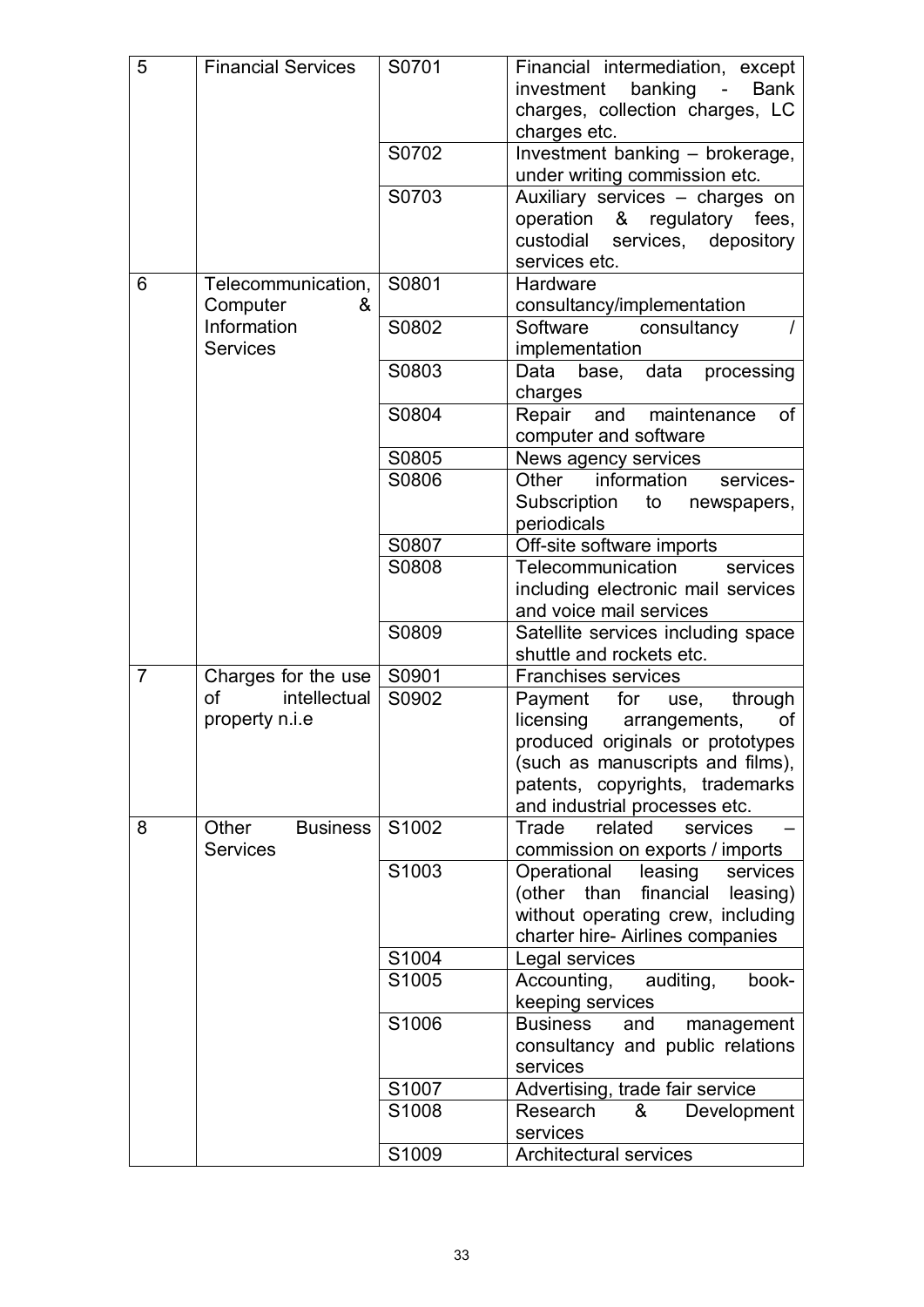|              |                      | S1010 | Agricultural<br>like<br>services                  |
|--------------|----------------------|-------|---------------------------------------------------|
|              |                      |       | protection against insects<br>&                   |
|              |                      |       | disease, increasing of harvest                    |
|              |                      |       | yields, forestry services.                        |
|              |                      | S1011 | Payments for maintenance<br>of                    |
|              |                      |       | offices abroad                                    |
|              |                      | S1013 | <b>Environmental Services</b>                     |
|              |                      | S1014 | <b>Engineering Services</b>                       |
|              |                      | S1015 | Tax consulting services                           |
|              |                      | S1016 | Market<br>research<br>public<br>and               |
|              |                      |       | opinion polling service                           |
|              |                      | S1017 | Publishing and printing services                  |
|              |                      | S1018 | Mining services like<br>on-site                   |
|              |                      |       | processing services analysis of                   |
|              |                      |       | ores etc.                                         |
|              |                      | S1020 | Commission agent services                         |
|              |                      | S1021 | Wholesale and retailing<br>trade<br>services.     |
|              |                      | S1022 | Operational leasing<br>services                   |
|              |                      |       | (other than financial leasing)                    |
|              |                      |       | without operating crew, including                 |
|              |                      |       | charter hire-Shipping companies                   |
|              |                      | S1023 | Other Technical<br><b>Services</b>                |
|              |                      |       | including<br>scientific/space                     |
|              |                      |       | services.                                         |
|              |                      | S1099 | Other<br>included<br>services<br>not<br>elsewhere |
| 9            | Personal, Cultural & | S1101 | Audio-visual and related services                 |
| Recreational |                      |       | like Motion picture and video tape                |
| services     |                      |       | production,<br>distribution<br>and                |
|              |                      |       | projection services.                              |
|              |                      | S1103 | Radio and television production,                  |
|              |                      |       | distribution<br>transmission<br>and               |
|              |                      |       | services                                          |
|              |                      | S1104 | <b>Entertainment services</b>                     |
|              |                      | S1105 | Museums, library and archival                     |
|              |                      |       | services                                          |
|              |                      | S1106 | Recreation and sporting activities                |
|              |                      |       | services                                          |
|              |                      | S1107 | Education<br>(e.g.<br>fees<br>for                 |
|              |                      |       | correspondence courses abroad)                    |
|              |                      | S1108 | Health Service (payment towards                   |
|              |                      |       | services received from hospitals,                 |
|              |                      |       | doctors, nurses, paramedical and                  |
|              |                      |       | similar services etc. rendered                    |
|              |                      |       |                                                   |
|              |                      |       | remotely or on-site)                              |
|              |                      | S1109 | Personal,<br>Cultural<br>Other<br>&               |
|              |                      |       | <b>Recreational services</b>                      |
| 10           | Govt. not included   | S1201 | Maintenance of Indian embassies                   |
|              | elsewhere (G.n.i.e.) | S1202 | abroad<br>Remittances<br>foreign<br>by            |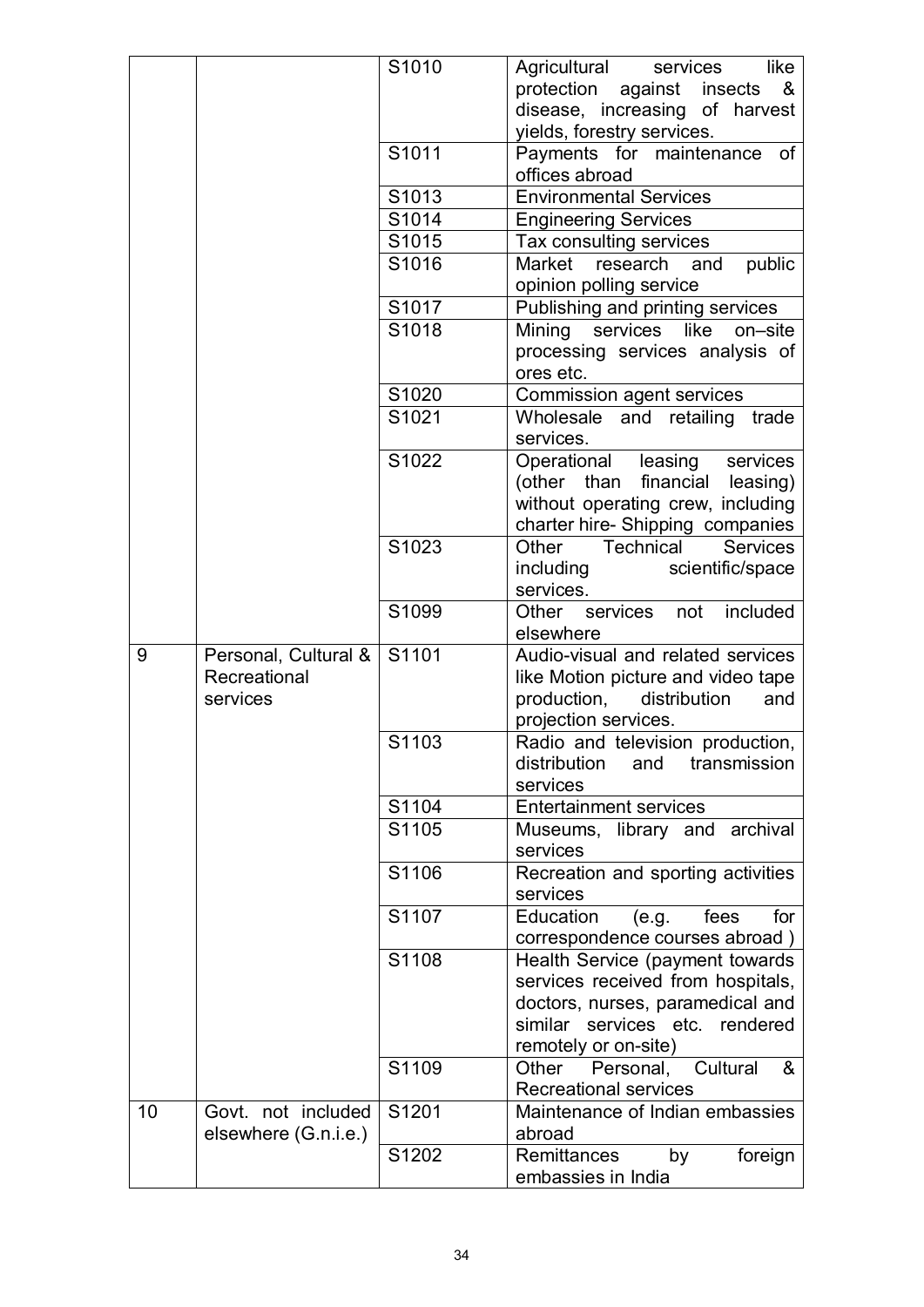| 11 | Secondary Income | S1301 | Remittance<br>family<br>for                              |
|----|------------------|-------|----------------------------------------------------------|
|    |                  |       | maintenance and savings                                  |
|    |                  | S1302 | Remittance<br>towards<br>personal<br>gifts and donations |
|    |                  | S1303 | Remittance towards donations to                          |
|    |                  |       | charitable<br>religious<br>and                           |
|    |                  |       | institutions abroad                                      |
|    |                  | S1304 | Remittance towards grants and                            |
|    |                  |       | donations to other governments                           |
|    |                  |       | institutions<br>charitable<br>and                        |
|    |                  |       | established by the governments.                          |
|    |                  | S1305 | Contributions/donations<br>by the                        |
|    |                  |       | international<br>Government<br>to                        |
|    |                  |       | institutions                                             |
|    |                  | S1306 | Remittance towards payment /                             |
|    |                  |       | refund of taxes.                                         |
|    |                  | S1307 | Outflows on account of migrant                           |
|    |                  |       | transfers<br>including<br>personal                       |
|    |                  |       | effects                                                  |
| 12 | Primary Income   | S1401 | Compensation of employees                                |
|    |                  | S1402 | Remittance towards interest on                           |
|    |                  |       | Non-Resident<br>deposits                                 |
|    |                  |       | (FCNR(B)/NR(E)RA, etc.)                                  |
|    |                  | S1403 | Remittance towards interest on                           |
|    |                  |       | from<br>Non-Residents<br>loans                           |
|    |                  |       | (ST/MT/LT loans) e.g. External                           |
|    |                  |       | Commercial Borrowings, Trade                             |
|    |                  |       | Credits, etc.                                            |
|    |                  | S1405 | Remittance<br>towards<br>interest                        |
|    |                  |       | payment by ADs on their own                              |
|    |                  |       | account (to VOSTRO a/c holders                           |
|    |                  |       | or the OD on NOSTRO a/c.)                                |
|    |                  | S1408 | Remittance of profit by FDI                              |
|    |                  |       | enterprises in India (by branches                        |
|    |                  |       | of foreign companies including                           |
|    |                  |       | bank branches)                                           |
|    |                  | S1409 | Remittance of dividends by FDI                           |
|    |                  |       | enterprises in India (other than                         |
|    |                  |       | branches)<br>on<br>equity<br>and                         |
|    |                  |       | investment fund shares                                   |
|    |                  | S1410 | Payment of interest<br>by FDI                            |
|    |                  |       | enterprises in India<br>their<br>to                      |
|    |                  |       | Parent company abroad.                                   |
|    |                  | S1411 | Remittance of interest income on                         |
|    |                  |       | account of Portfolio Investment in                       |
|    |                  |       | India                                                    |
|    |                  | S1412 | of dividends<br>Remittance<br>on                         |
|    |                  |       | account of Portfolio Investment in                       |
|    |                  |       | India on equity and investment                           |
| 13 |                  |       | fund shares                                              |
|    | <b>Others</b>    | S1501 | Refunds / rebates / reduction in                         |
|    |                  |       | invoice value on<br>$account$ of                         |